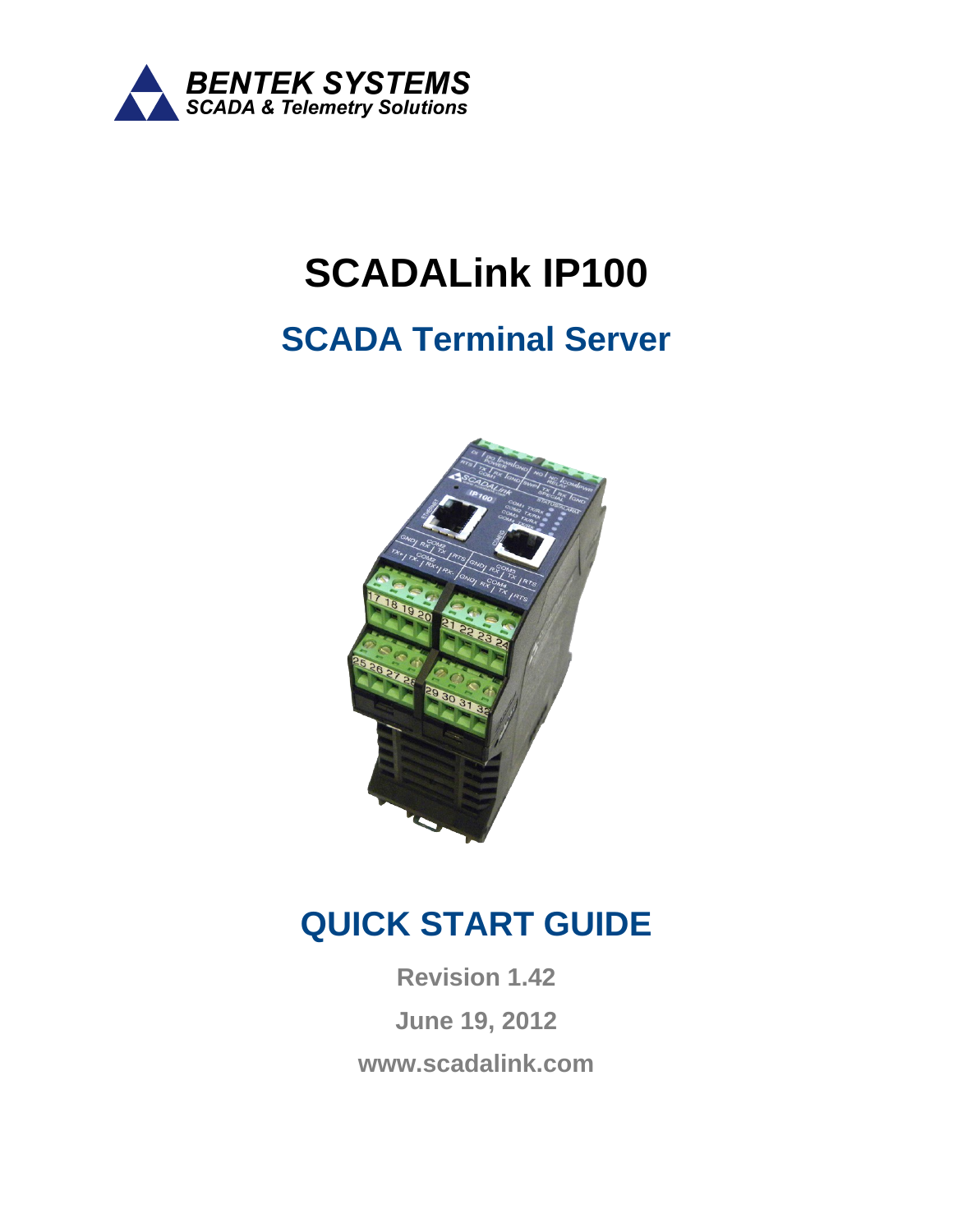#### **INTRODUCTION**

Use this Quick Start Guide to configure a SCADALink IP100.

Full documentation is found under the IP100 GUI Software Help section.

The IP100 GUI Software has the most up-to-date information including details such as Connection modes, configuration parameters, adding I/O modules, firmware downloading, physical cables and troubleshooting.

Application Notes and other additional information can be found online at [www.scadalink.com.](http://www.scadalink.com/)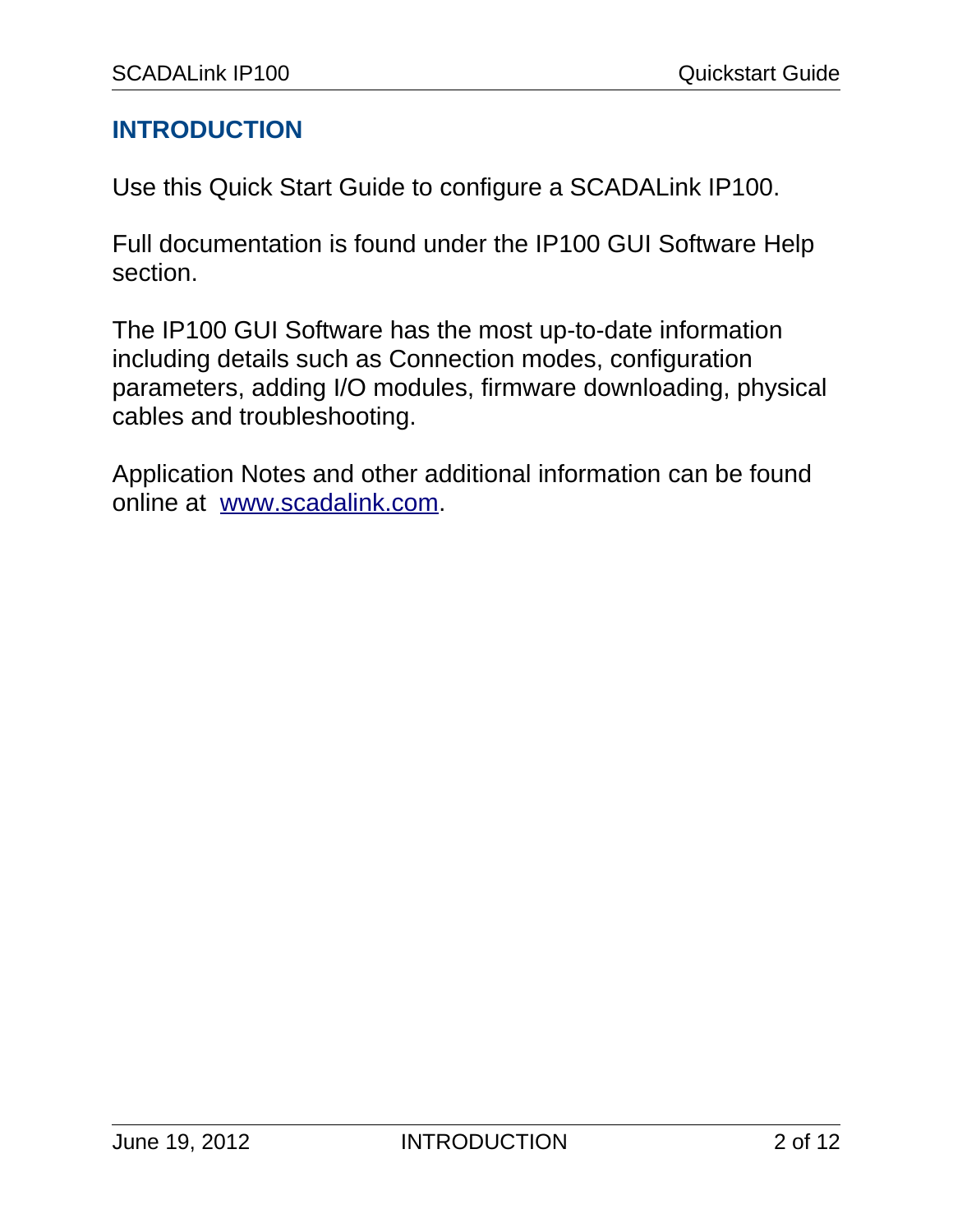# **1. HARDWARE CONNECTION**

Apply 10-30VDC Power to PWR and GND terminals.

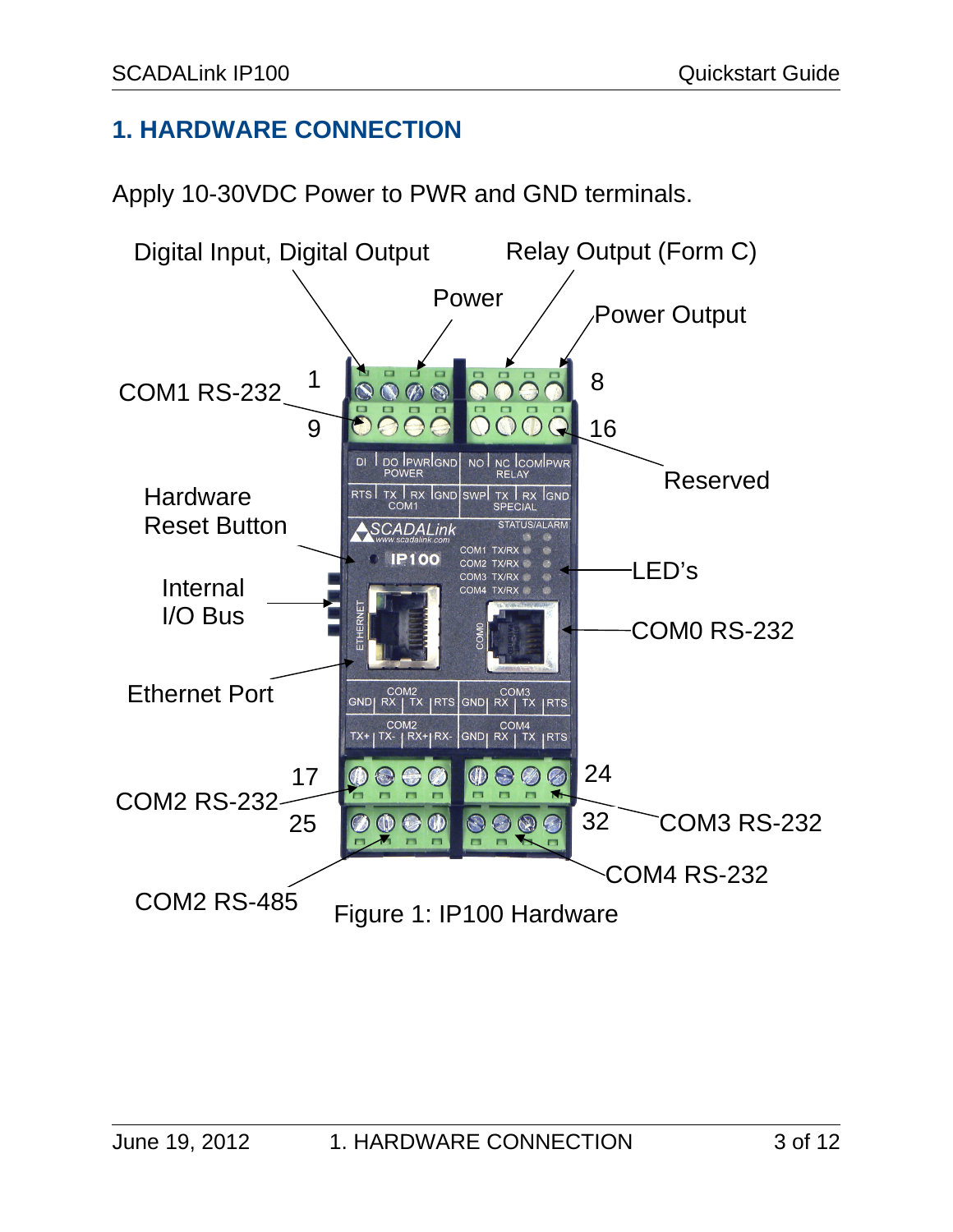# **2. SOFTWARE INSTALLATION**

Install IP100 GUI software. This software is found on the IP100 CD or online at [www.scadalink.com.](http://www.scadalink.com/)

**NOTE:** When installing software from the website, save the installer file to your local drive first before running the installer.

## **3. CONNECTING TO THE IP100**

For configuration or firmware loading, connect a cable between your PC and the IP100 COM0, COM1, or Ethernet port.

#### **COM0**

| LANIC II CUMU CANICS |                                    |  |
|----------------------|------------------------------------|--|
| <b>Cable</b>         | <b>Description</b>                 |  |
| RJ11-DB9 User        | RS-232 3 wire serial connection    |  |
| Cable                | used for general configuration and |  |
|                      | diagnostics                        |  |
| <b>RJ11-DB9</b>      | Special cable for firmware         |  |
| Programming          | programming only (NOTE: only       |  |
| Cable                | required for firmware version      |  |
|                      | V2.3.4 or earlier)                 |  |
| <b>RJ11-DB9</b>      | <b>Custom cable from Bentek</b>    |  |
| Switchable           | Systems with integrated switch     |  |
| Cable                | allowing both User and Firmware    |  |
|                      | programming capabilities           |  |

#### **Table 1: COM0 Cables**

**NOTE:** Full cable pinouts are found in the GUI Help section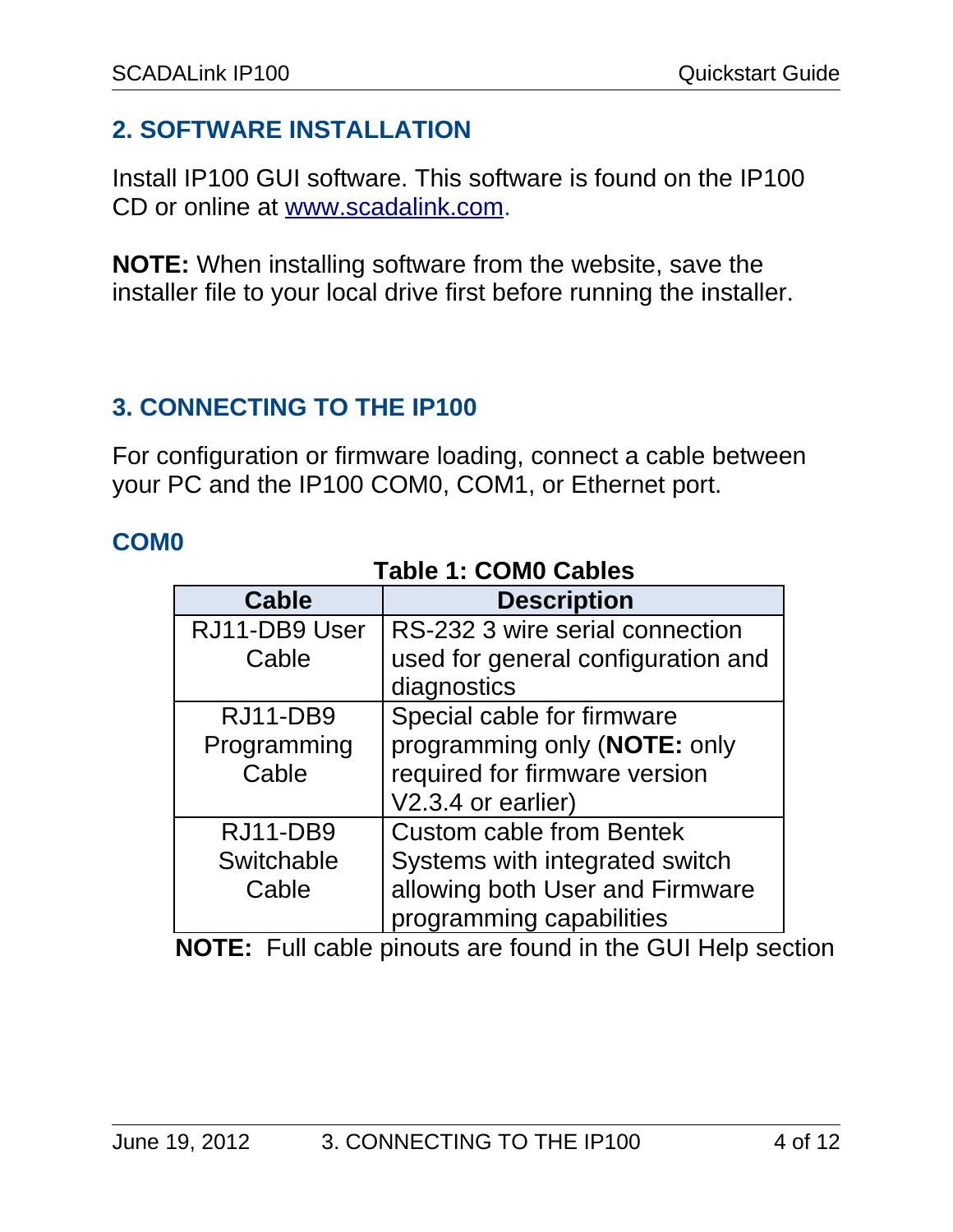# **COM1**

General configuration and diagnostics can be done through the COM1 terminal block using an RS232 3-wire (Tx,Rx,GND) connection. The GUI can connect to COM1 in two ways:

- 1. At start-up The user has up to 15 second after a hardware reset to connect to COM1 via the GUI software. This state is indicated by all IP100 LED's turned on. **NOTE:** Run-time diagnostics are not available in Start-Up mode.
- 2. During run-time At any time while the IP100 is operating, the user can connect to COM1  **NOTE**: If COM1 has been previously configured as a data port, GUI can only access COM1 during Start-up condition.

# **Ethernet**

Connection to the IP100 GUI can be made either remotely or locally via Ethernet. Both configuration and diagnostics functions can be used over IP.

If Ethernet communications are to be used, the IP address, subnet mask and gateway must be reprogrammed to correspond to the connected subnet in the field.

**NOTE:** A new factory IP100 ships with the following IP parameters:

- IP address: 192.168.0.110
- Subnet mask: 255.255.255.0
- Gateway: 192.168.0.1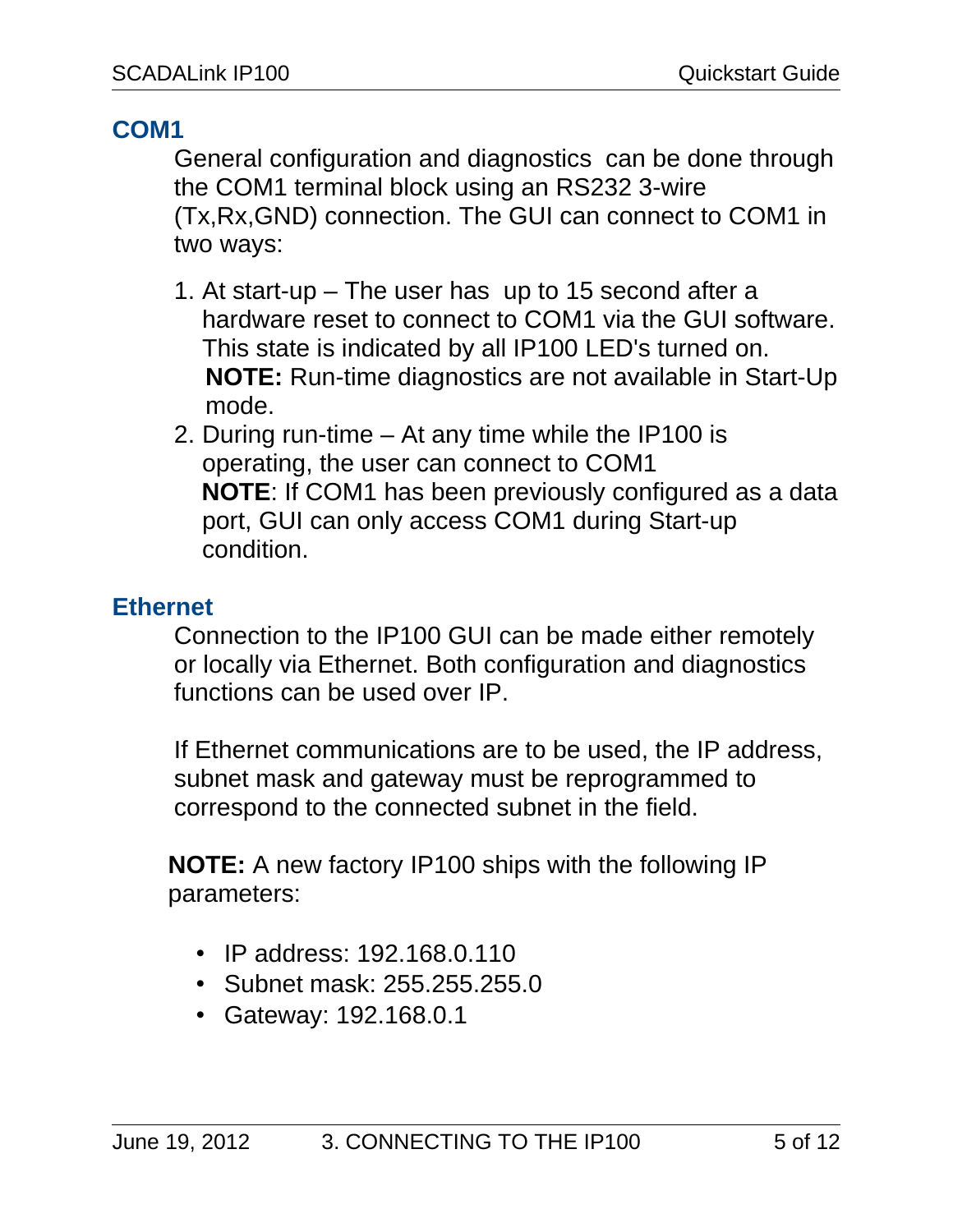Once hardware connection is established via one of the above methods, click on **Device > Connect** from the top menu bar in the GUI software. Choose either serial or Ethernet depending on the hardware connection type you are using. If connecting serially, choose the appropriate COM port used on your computer. If connecting over Ethernet, enter the IP address of the IP100 and the programmed password if applicable.

## **Troubleshooting**

The most common connection problems arise due to mismatch between the GUI Software version (found in **Help > About**) and the IP100's installed firmware revision (found in **Device > Info**). Ensure:

- If firmware version is V2.3.4 or earlier, the GUI software revision must match the firmware version.
- All GUI software versions greater than V3.0.9 are cross compatible with all firmware versions greater than V3.0.9
- Proper cable, port and menu items have been chosen for configuration or firmware upload

The IP100 also has a diagnostic monitoring mode which provides users with a protocol analyzer for any serial port. Please refer to online Help manual for more information.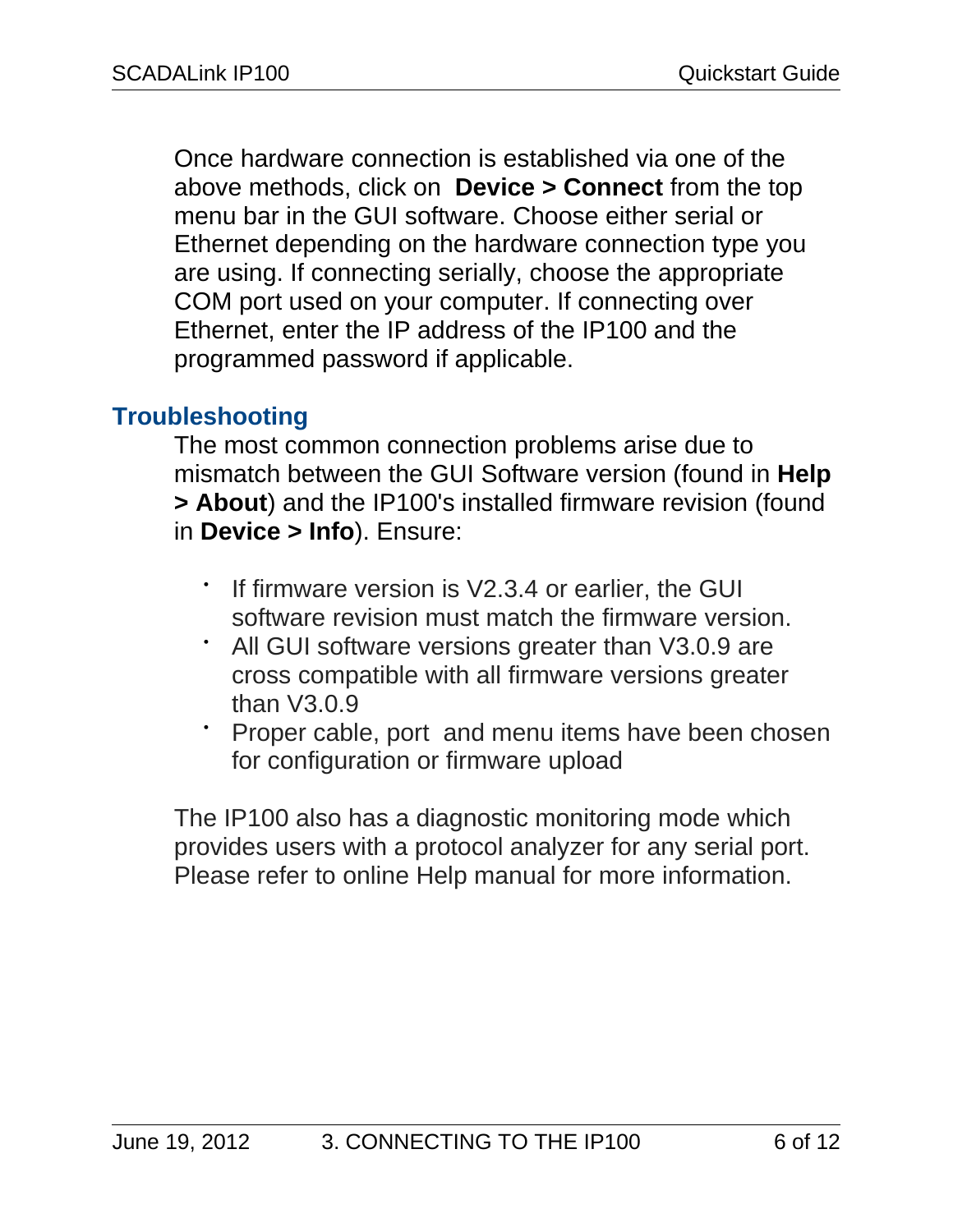# **4. CONFIGURE DEVICE**

After the appropriate cable and power is connected, run the GUI software and choose configuration parameters for the IP100.

The available configuration parameters are displayed in the Configuration Tree menu on the left hand side of the GUI.

The current configuration loaded in the IP100 can be retrieved by clicking **Device > Config > Read** from the top menu bar.

When finished setting up the desired configuration be sure to write the new configuration to the device by clicking **Device > Config > Write**.

The first three sections are hardware configuration parameters.

#### **General**

- It is recommended to disable any unused features in the Power Options box.
- The Site Info box can be used to display the site location name or other useful information that can uniquely identify the unit.

#### **Network**

- IP Address, Subnet Mask and Gateway should be set within the range of the connected subnet.
- TCP/IP Timout should be set to 3 minutes by default

#### **Serial**

• Timeouts must be set to be greater than the typical response time of the connected serial device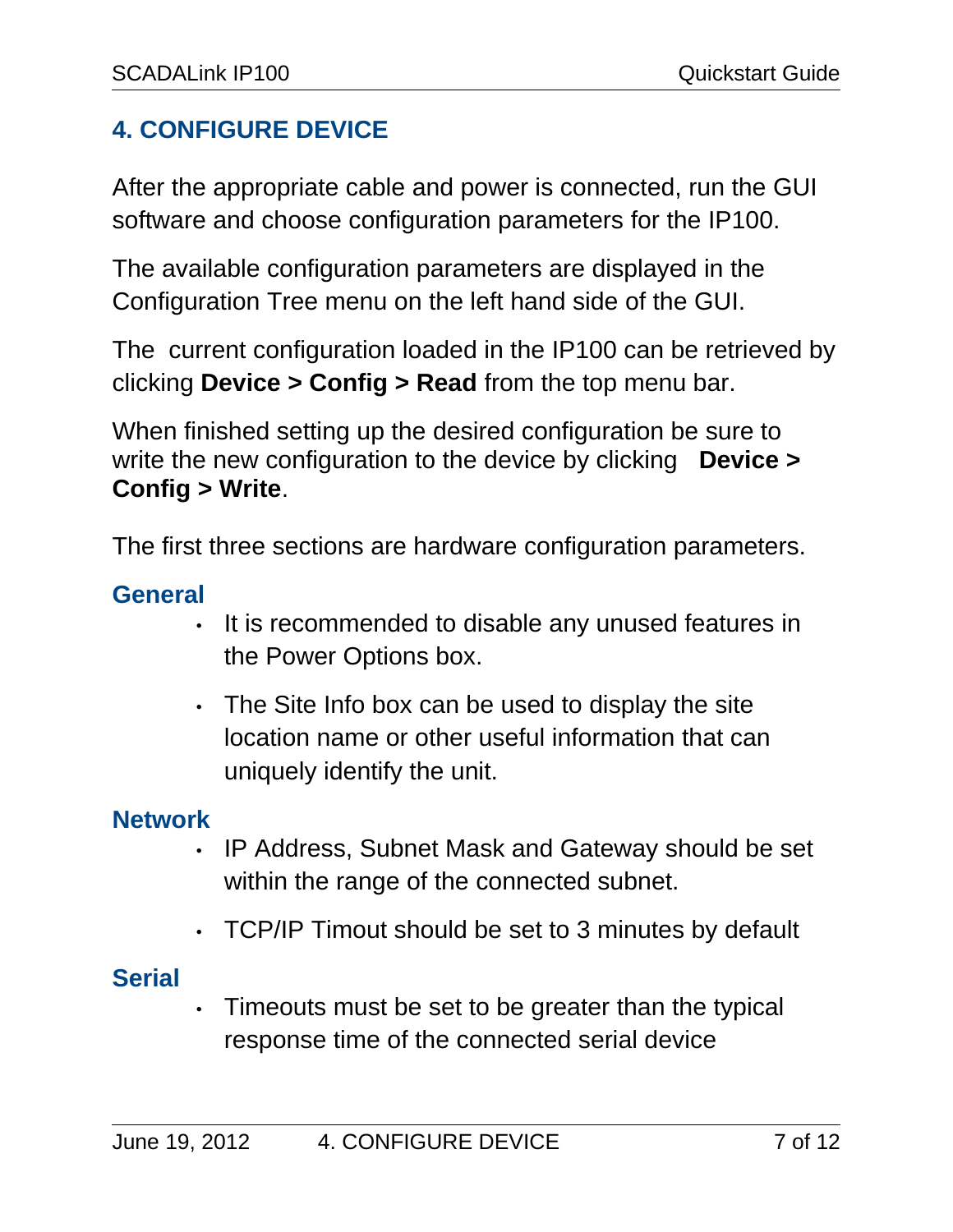- Integrated monitor can be used to determine response time
- RTS handshaking and RS-485 options can be configured in the Advanced Tab

For Firmware upgrade instructions, please consult the online Help menu.

The Table below shows the IP100's various Connection modes.

| <b>Connection</b><br><b>Types</b> | <b>Description</b>                                                                                                                                                                                                                                                                     |
|-----------------------------------|----------------------------------------------------------------------------------------------------------------------------------------------------------------------------------------------------------------------------------------------------------------------------------------|
| <b>IP Mux</b>                     | Used for most general terminal server<br>functions where one or more IP hosts<br>need access to poll through an available<br>serial connection using Modbus/ROC/AB<br>DF1 or similar protocols.                                                                                        |
|                                   | <b>NOTE:</b> the IP100 will arbitrate multiple<br>masters polling independently over the<br>same IP mux connection (total allowed<br>number of host socket connections per<br>IP port set by the "count" parameter;<br>$max=8$                                                         |
| <b>Serial Mux</b>                 | Used to arbitrate multiple serial masters<br>allowing them to share a single serial<br>port when polling Modbus/ROC/AB DF1<br>or similar protocols. Serial mux<br>destination port can also be shared with<br>a IP mux port allowing combined<br>arbitration of serial and IP polling. |

#### **Table 2: Connection Table**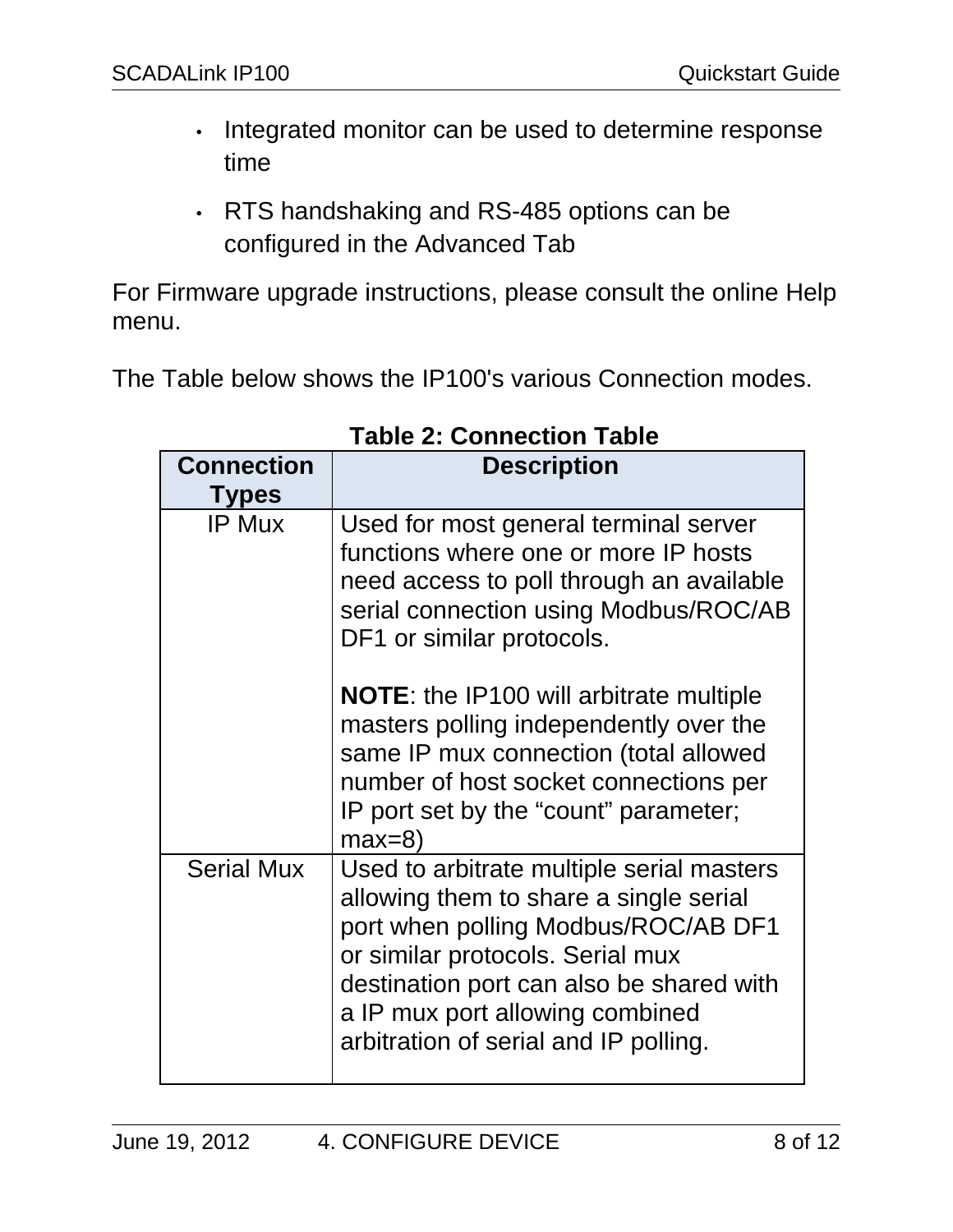| <b>Virtual Serial</b><br>Server/Client | Used to provide a bi-directional<br>dedicated connection between a single<br>IP host and an available serial port.<br>Virtual serial connections are full duplex<br>and protocol independent.                                                               |
|----------------------------------------|-------------------------------------------------------------------------------------------------------------------------------------------------------------------------------------------------------------------------------------------------------------|
| <b>Serial Master</b>                   | Used to route incoming serial polls on an<br>available COM port to various IP<br>destinations based on the requested<br>RTU address. Serial Master connections<br>can only be used with Modbus RTU<br>protocol.                                             |
| <b>Modbus</b><br><b>Broadcast</b>      | Allows incoming serial or IP polls to be<br>sent out multiple output serial ports<br>simultaneously.                                                                                                                                                        |
| Connect<br>Mode                        | This mode works in conjunction with<br><b>Virtual Serial Server or Client and is</b><br>used to create a link between 2 serial<br>ports (a <b>source</b> and a <b>destination</b> ) that<br>is overidden by an IP connection when<br>socket is established. |

The GUI Help menu has detailed instructions and diagrams for each connection mode.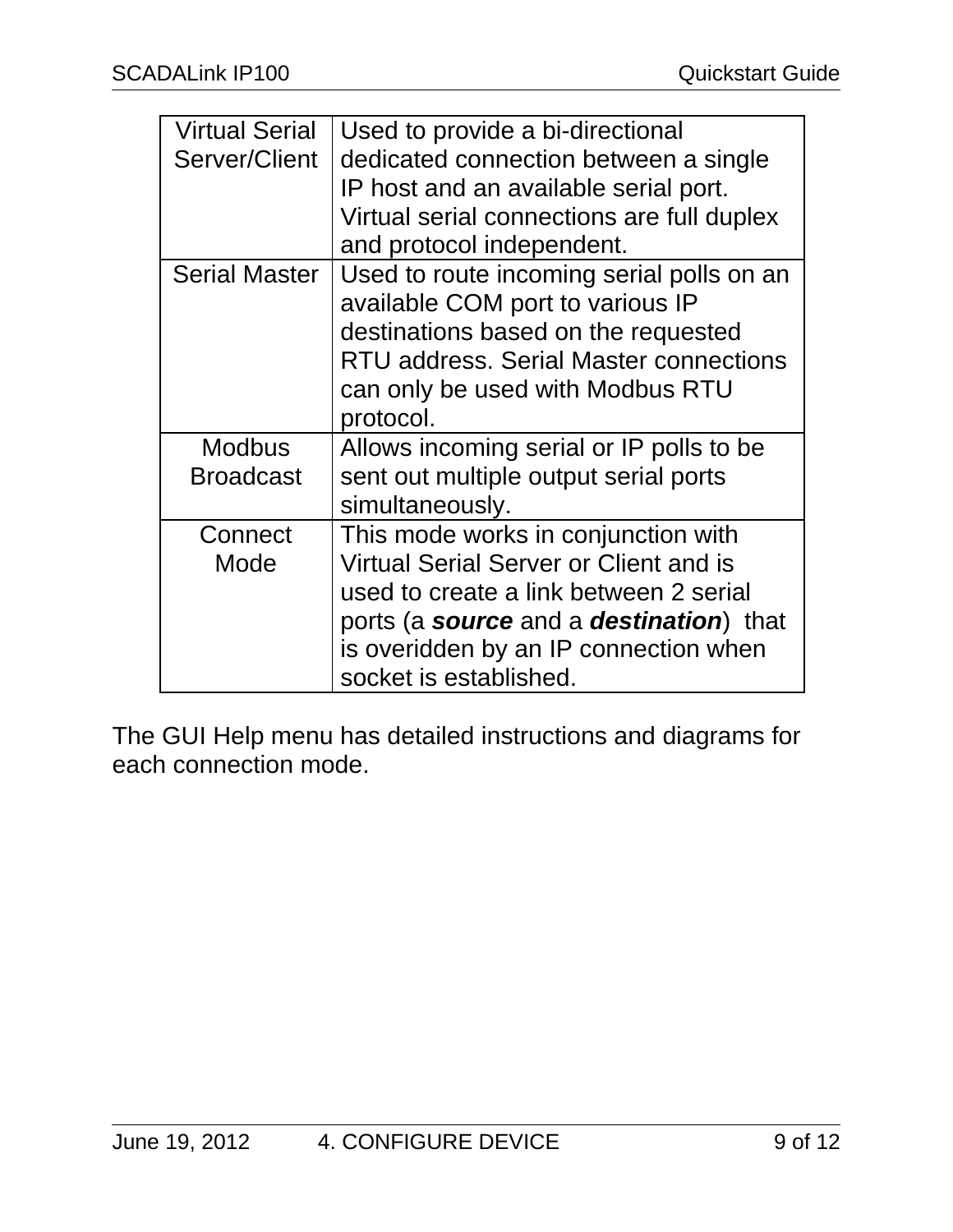# **5. EXAMPLE CONFIGURATION**

The following figure shows an example of a common configuration for the IP100. Figure 2 below shows how the IP100 can be configured as a terminal server to enable multiple IP masters to connect to serial devices on COM2 of the IP100.



Figure 2: Multiple Modbus Masters

Step 1: Power-up IP100 and connect to computer via one of the following methods:

- User cable to COM0
- 3-wire cable to COM1

Step 2: Open IP100 GUI software and connect to device

#### **Device > Connect > Serial**

Step 3: Upload Current Configuration from device

#### **Device > Config > Read**

Step 4: Configure Network Settings. On the "Network" section of the left-hand tree, setup the IP address, Subnet Mask, and Gateway for the IP100 to correspond to the appropriate subnet of the network to be used in the field.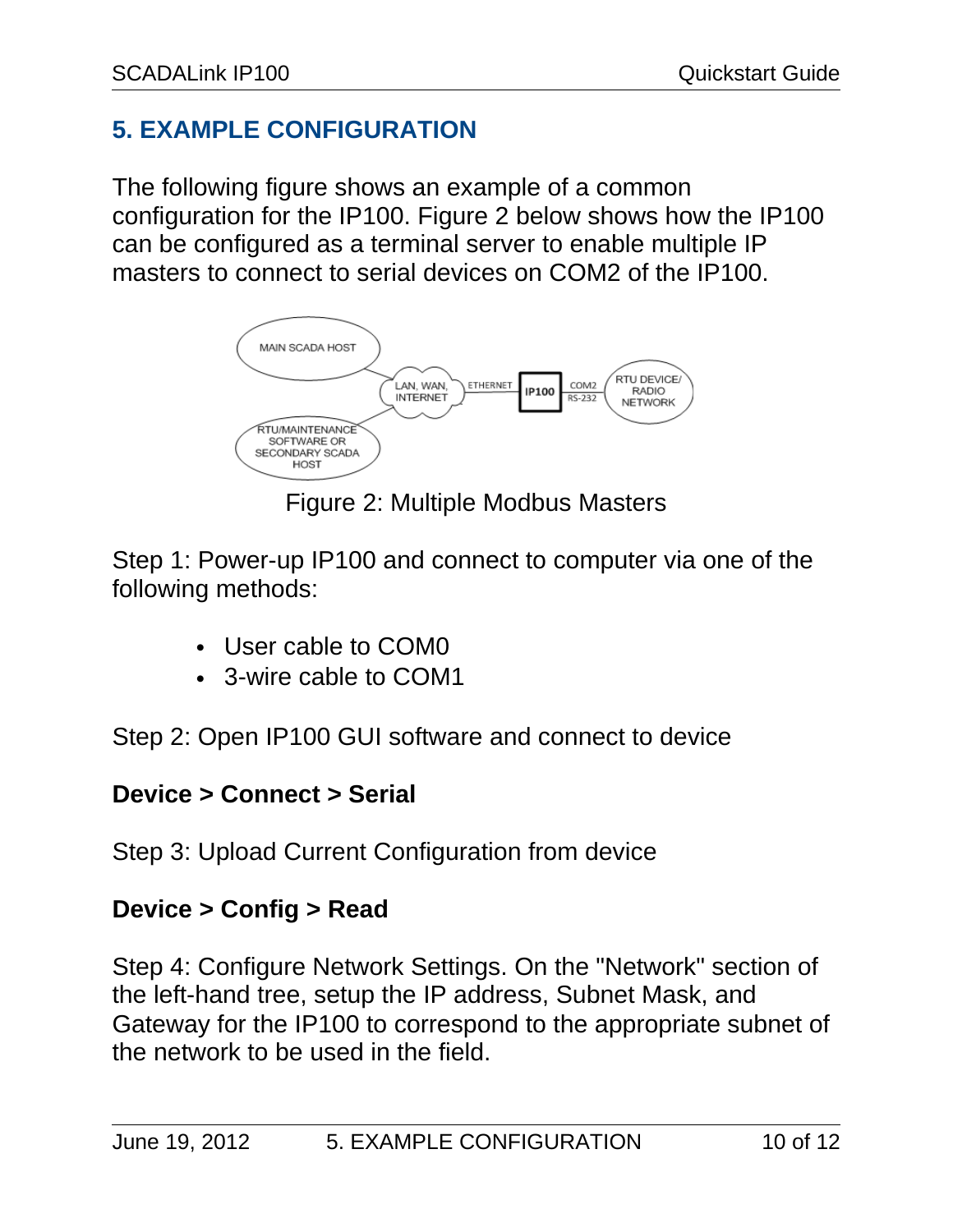Step 5: Configure Serial Settings. On the "Serial" section of the left-hand tree, Adjust the Baud Rate and Data Format of the serial port on the IP100 you wish to connect to the field devices.

**NOTE:** Baud rate and format must match the settings used on the field devices/radio network etc.

Adjust the timeout setting for the desired port to be slightly longer than the expected response time of the field devices/serial network.

Step 6: Configure Connection Type. On the "IP Mux" section of the left-hand tree, enable the first Connection line by checking the box at the front of the line.

- Set desired IP protocol used by the IP Master (typically TCP).
- Set "Count" value to indicate the maximum number of simultaneous Masters allowed to communicate to the serial devices (3 in this example). **NOTE:** It is recommended to allow an extra connection for remote maintenance and troubleshooting of field devices.
- Set IP port number to be used by the IP Master to target the IP100 COM port (502 in this example).
- Set COM port to be used to connect to the serial devices/network (COM2 in this example).



Figure 3: IP Mux section, line 1 parameters